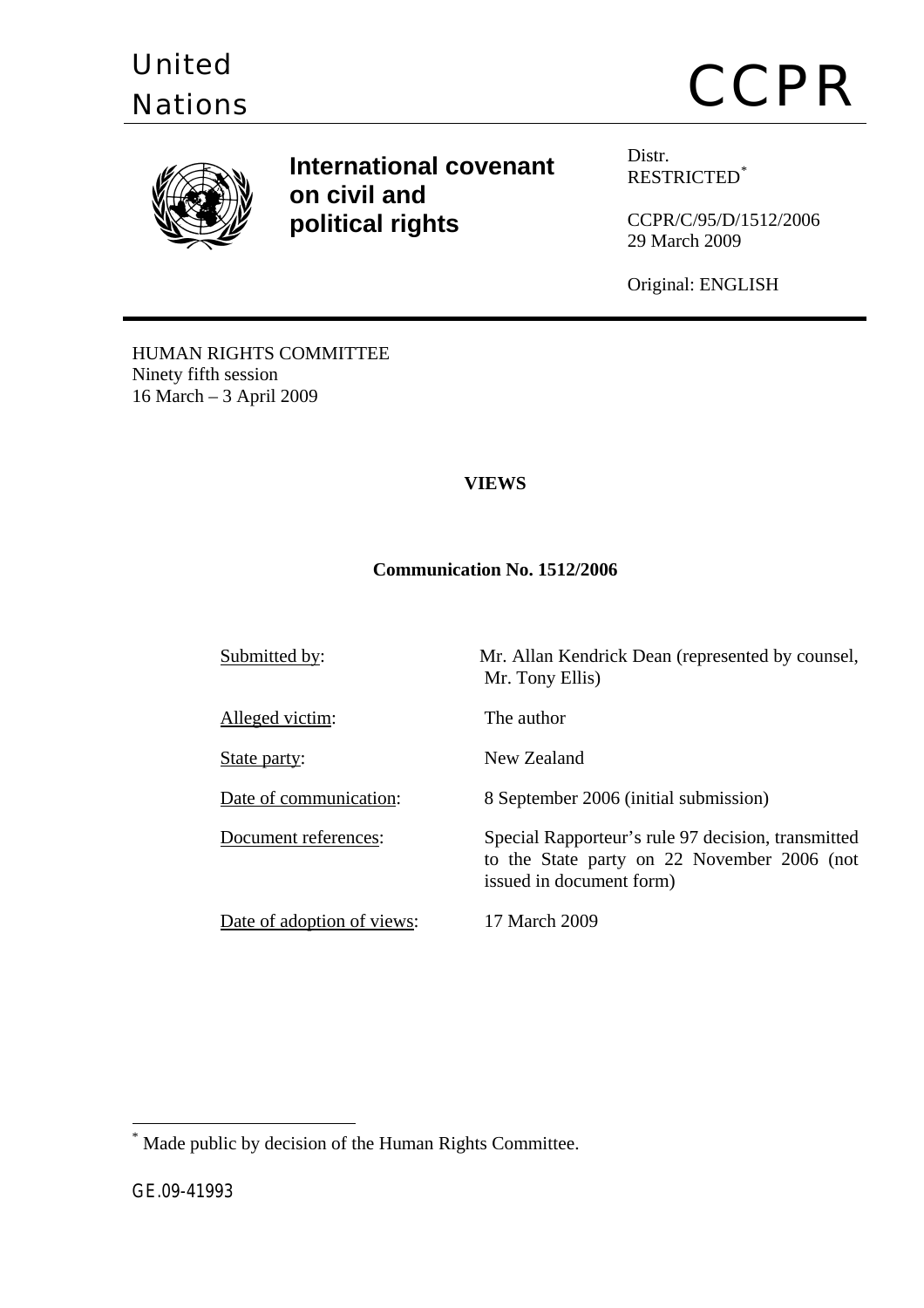*Subject matter:* Sentence of preventive detention; retrospectivity of sentencing regime; rehabilitation of prisoner in preventive detention

 *Procedural issues:* Non-exhaustion of domestic remedies;

 *Substantive issues:* Arbitrary detention; Access to courts to challenge lawfulness of detention; Right to rehabilitative treatment during detention; Right to benefit from lighter penalty.

 *Articles of the Covenant:* 9, 10, 14 and 15.

 *Articles of the Optional Protocol:* 2, 5(2)(b)

 On 17 March 2009 the Human Rights Committee adopted the annexed text as Committee's Views, under article 5, paragraph 4, of the Optional Protocol in respect of communication No 1512/2006.

# [ANNEX]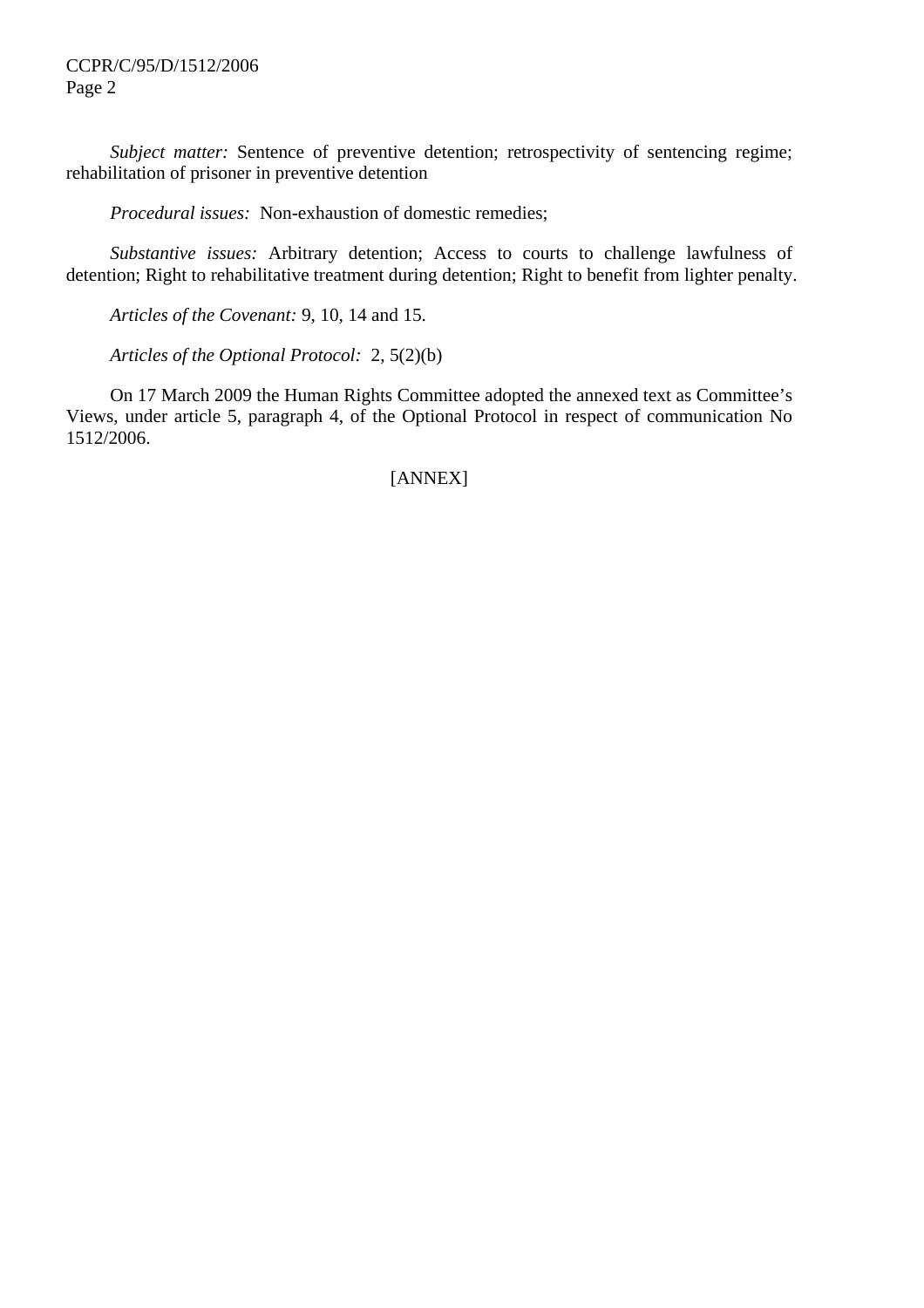CCPR/C/95/D/1512/2006 Page 3

#### **ANNEX**

Views of the Human Rights Committee under article 5, paragraph 4, of the Optional Protocol to the International Covenant on Civil and Political Rights

Ninety-fifth session

concerning

## **Communication No. 1512/2006[\\*\\*](#page-2-0)**

| Submitted by:          | Mr. Allan Kendrick Dean (represented by counsel,<br>Mr. Tony Ellis) |
|------------------------|---------------------------------------------------------------------|
| Alleged victim:        | The author                                                          |
| State party:           | New Zealand                                                         |
| Date of communication: | 8 September 2006 (initial submission)                               |

 The Human Rights Committee, established under article 28 of the International Covenant on Civil and Political Rights,

Meeting on 17 March 2009,

 Having concluded its consideration of communication No. 1512/2006, submitted to the Human Rights Committee on behalf of Mr. Allan Kendrick Dean under the Optional Protocol to the International Covenant on Civil and Political Rights,

 Having taken into account all written information made available to it by the author of the communication, and the State party,

Adopted the following;

 $\overline{a}$ 

#### **Views under article 5, paragraph 4, of the Optional Protocol**

1. The author of the communication, dated 8 September 2006, is Allan Kendrick Dean, a New Zealand citizen currently in preventive detention (that is, indefinite detention until release by the Parole Board) in New Zealand. He claims to be a victim of violations by New Zealand of

<span id="page-2-0"></span>The following members of the Committee participated in the examination of the present communication: Mr. Abdelfattah Amor, Mr. Prafullachandra Natwarlal Bhagwati, Ms. Christine Chanet, Mr. Ahmad Amin Fathalla, Mr. Yuji Iwasawa, Ms. Helen Keller, Mr. Lazhari Bouzid, Ms. Zonke Zanele Majodina, Ms. Iulia Antoanella Motoc, Mr. Michael O'Flaherty, Mr. Rafael Rivas Posada, Sir Nigel Rodley, Mr. Fabian Omar Salvioli, Mr. Krister Thelin and Ms. Ruth Wedgwood.

An individual opinion signed by Committee member Mr. Krister Thelin is appended to the present Views.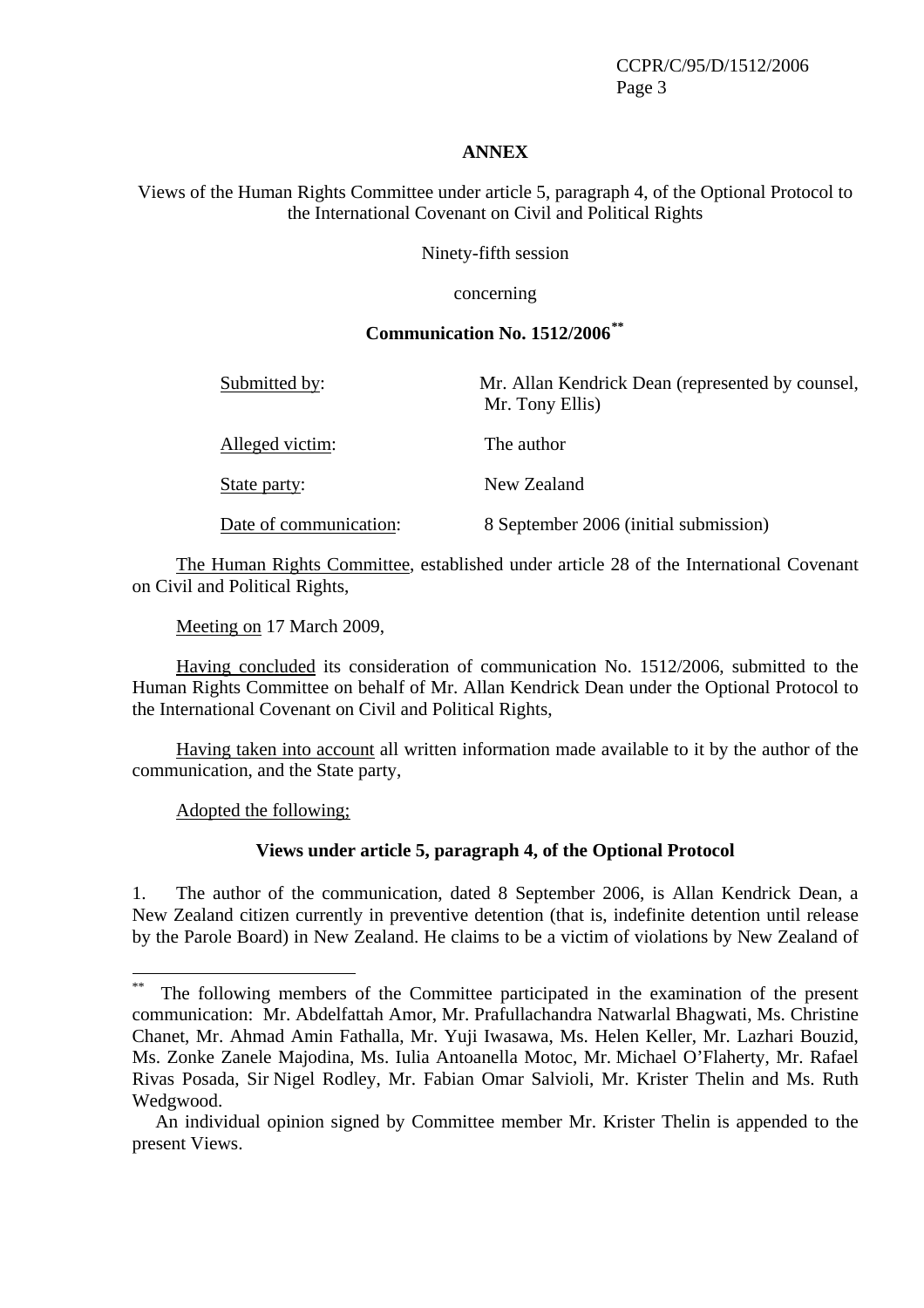articles 2, paragraph 3 (a) and (b); 7; 9, paragraphs 1 and 4; 10, paragraphs 1 and 3; 14, paragraphs 1, 2, 3 and 5; 15, paragraph 1; and 26 of the Covenant. He is represented by counsel, Mr. Tony Ellis.

# **The facts as presented by the author**

2.1 On 24 June 1995, the author entered a cinema and sat down next to a 13-year old boy. He put his hand across the boy's lap and rested it on his crotch on top of his pants. The boy then moved away to another seat.

2.2 Prior to this incident, the author had received thirteen convictions for various incidences of indecency offences spanning nearly 40 years. He had been warned on two occasions that he might face a sentence of preventive detention if he came before the Court again on similar charges.

2.3 The author was charged with an offence of "indecency with a boy between 12 and 16 years old". He pleaded guilty on this account during summary proceedings in the District Court, in whose jurisdiction he faced a maximum sentence of three years' imprisonment. However, the District Court, in accordance with section 75 of the Criminal Justice Act 1985 (since repealed), declined the jurisdiction as to sentence upon the ground that it had reason to believe that the author was liable to preventive detention. The author's case was then transferred to the High Court for sentence. On 3 November 1995, he was sentenced to preventive detention, with eligibility for parole on 22 June 2005, in accordance with the law applicable at the time which fixed a minimum ten year non-parole period.

2.4 The author's appeal was initially dismissed, without reasons, on 23 November 1995. He had not been granted legal aid for his appeal. Following judgements by the Privy Council<sup>[1](#page-3-0)</sup> and the Court of Appeal<sup>[2](#page-3-1)</sup> that the appeal procedure, which had also been followed in the author's case, was flawed, the author applied for a rehearing of his appeal. He was granted legal aid. The Court of Appeal dismissed the appeal on 17 December 2004. The author's application for leave to appeal to the Supreme Court was rejected on 11 April 2005.

## **The complaint**

 $\overline{a}$ 

3.1 The author complains that the sentence of preventive detention was manifestly excessive given the gravity of the offence and thus failed to respect his right to be treated with dignity in breach of article 7, or alternatively article 10, paragraph 1. The author submits that the concept of proportionality in punishment lies at the heart of the prohibition of cruel, inhuman and degrading punishment<sup>[3](#page-3-2)</sup>. The author submits that the uncertainty inherent to preventive detention has serious adverse psychological effects which render the sentence cruel and inhumane.

3.2 The author further claims that the disproportionateness of his sentence constitutes a violation of article 14, paragraph 1, of the Covenant. He submits that article 14, paragraph 1,

<span id="page-3-0"></span><sup>1</sup> Taito v. R, 19 March 2002

<span id="page-3-1"></span> $2$  R v Smith, 19 December 2002

<span id="page-3-2"></span><sup>3</sup> In support of his argument, the author refers to the Privy Council judgement in *Forrester Browne (Junior) and Trono Davis v. The Queen* [2006] UKPC 10.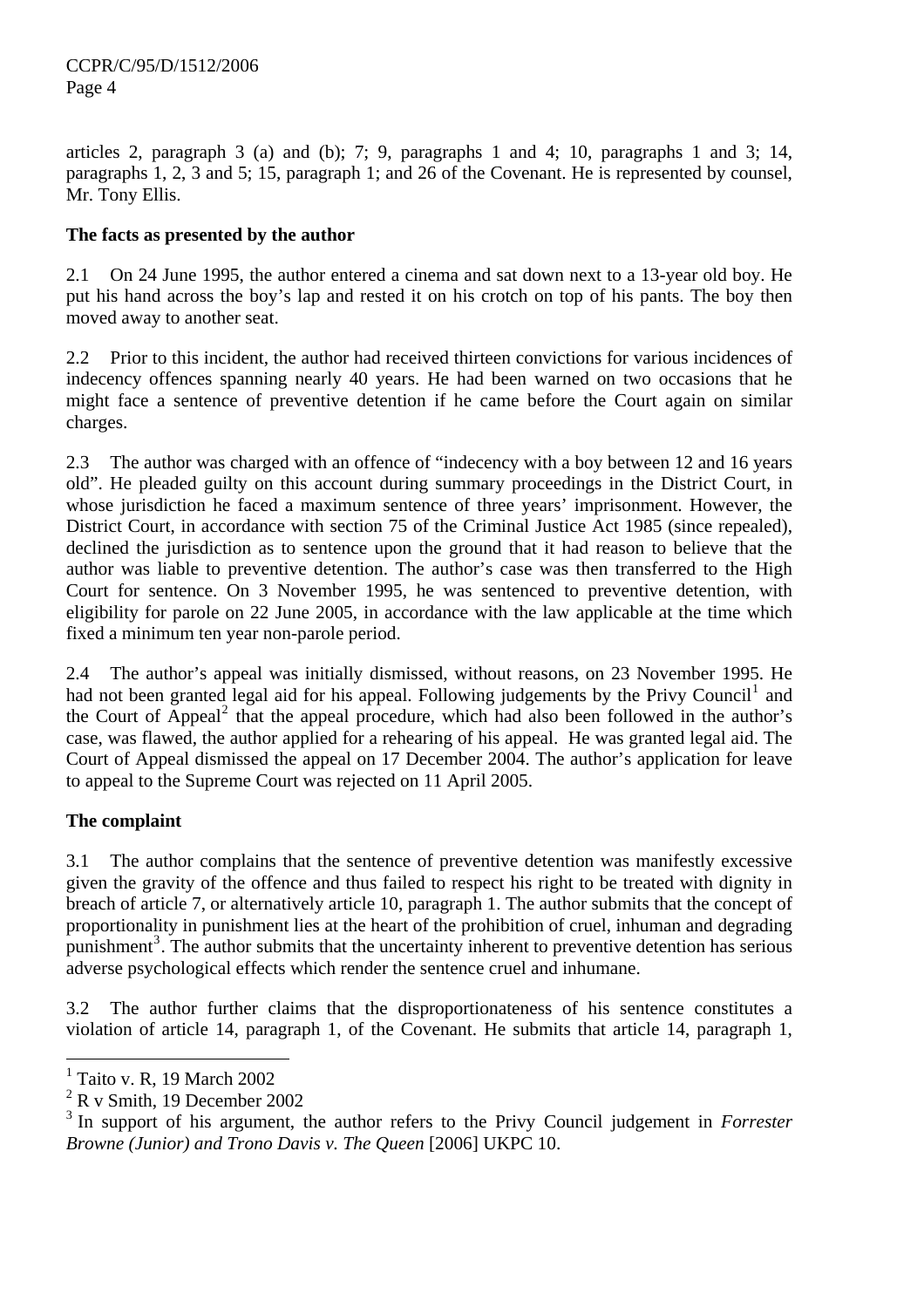applies to the entire criminal proceeding, including sentencing<sup>[4](#page-4-0)</sup>, and that a manifestly excessive sentence is not a fair sentence.

3.3 He further complains that his right to a fair trial was breached when he was transferred from the District Court to the High Court for sentencing, since the nature of the charge fundamentally changed when the sentence he faced increased from a maximum of three years' imprisonment to preventive detention. In this connection, the author submits that the nature of the charge includes also the maximum penalty that may be imposed, since this would influence the decision whether to plead guilty or not. In the instant case, the author pleaded guilty to a charge of indecency within the summary jurisdiction of the District Court. When the District Court then transferred his sentencing to the High Court, the author was not given an opportunity to reconsider his guilty plea and to decide whether to proceed to a trial. He claims that this constitutes a violation of article 14, paragraphs 1 and  $3(a)$ , as he was convicted in the summary jurisdiction without a jury trial, and then transferred to the indictable jurisdiction to face the most serious penalty permissible under the law without the necessary due process protections.

3.4 The author also claims that the delay in the hearing of his appeal, which was dismissed nine years after his appeal had been initially filed, constitutes a breach of article 14, paragraphs  $3(c)$  and  $5<sup>5</sup>$  $5<sup>5</sup>$ . He claims that the appropriate remedy for the delay should have been a reduction in sentence from preventive detention to a finite term. The Court, however, refused to enter into this question, which was raised by counsel for the author at his appeal, according to the author because it considered that the author would be entitled to apply for parole six months later. The author claims that the consideration of his entitlement for parole was irrelevant to the question of whether he had suffered a breach and whether he was entitled to a remedy, and thus violated his right to a fair trial under article 14, paragraph 1.

3.5 He further claims that the appeal hearing violated article 14, paragraphs 1 and 3(d), because the Court of Appeal embarked on an inquisitorial fact finding investigation into the author's past offending and recovered the file related to a judgement of 24 July 1970. The author complains that this breached the principle of adversarial proceedings and that he was only given an opportunity to review the file after the Court had already formed its opinion. He moreover claims that the Court only produced part of the file and that the full file was only produced after his counsel so requested and that the appeal judgement in the case had gone missing.

3.6 The author further claims that his counsel's submissions were unreasonably dismissed by the Court of Appeal, in violation of article 14, paragraph 1. He claims a further violation of article 14, paragraph 1, because of the failure of the Court of Appeal to request an updated psychiatric report. The author submits that when he was sentenced in 1995, the Court had before it one psychological report of 1993 and one psychiatric report of 1995, which contained only two pages and was based on only one meeting with the author. He further submits that the psychiatrist who produced that report was being investigated for malpractice in his native state.

<span id="page-4-0"></span><sup>&</sup>lt;sup>4</sup> In this context, the author refers to the judgement of the European Court of Human Rights *Easterbrook v United Kingdom* [2003] ECHR 278.

<span id="page-4-1"></span><sup>5</sup> In support of his claim, the author refers to the Committee's jurisprudence in *Sextus v. Trinidad and Tobago (2001)* and *Johnson v. Jamaica (1996)*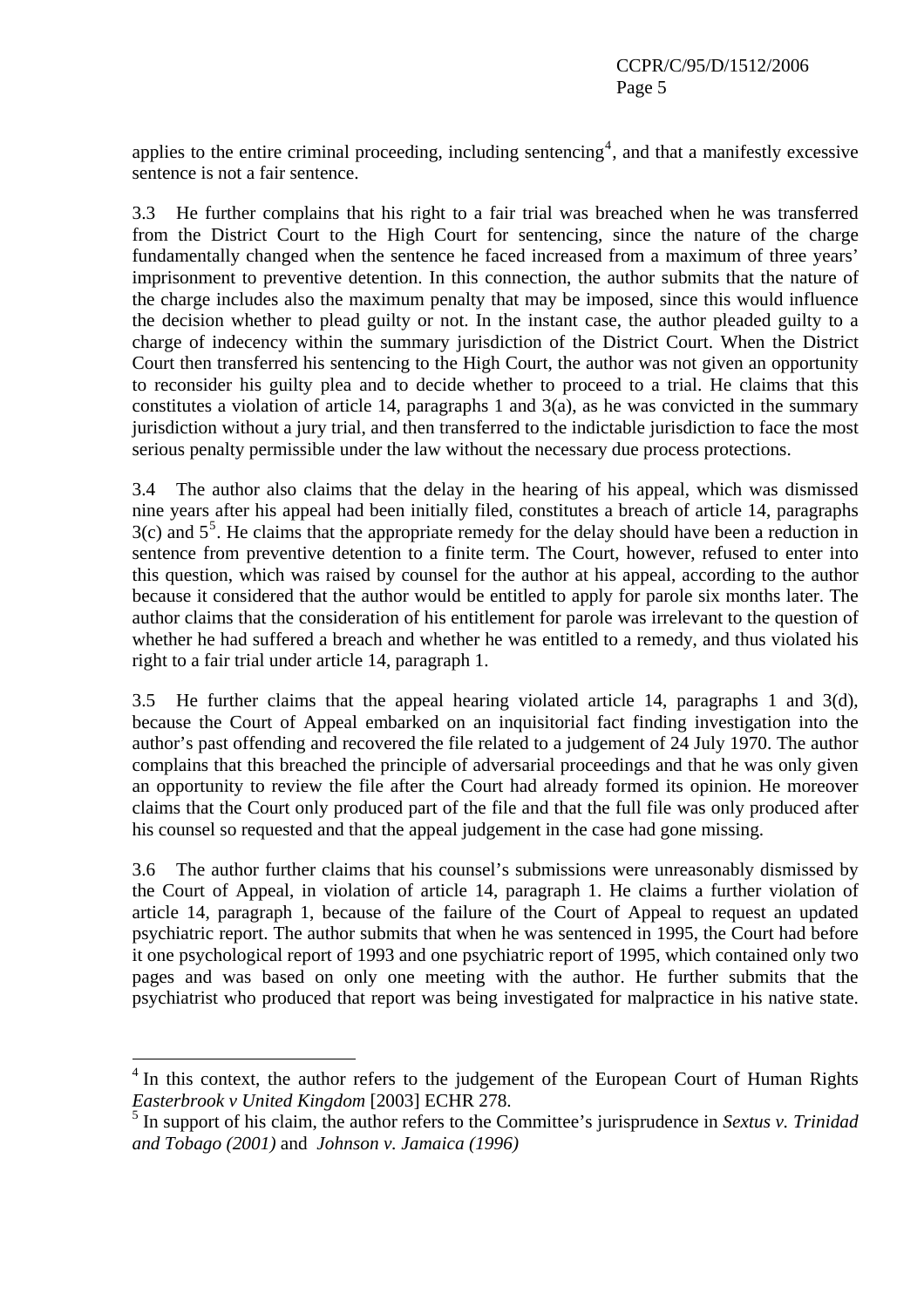The author submits that given the time elapse the Court of Appeal was duty bound to call for an up to date report in order to determine the appeal.

3.7 The author claims that he has been discriminated against by the judiciary on the basis of his sexual orientation, as he has been treated more harshly than non-homosexuals in respect of sentencing. In this context, he refers to the sentencing notes made by the judge who sentenced him to eight years' imprisonment in 1970, which show a clearly homophobic attitude. He also refers to section 140A (repealed) of the Crimes Act 1961, under which he was sentenced, which only criminalized indecent assaults by a man on any boy between 12 and 16 years' old. The section was only replaced with a gender neutral provision in 2003.

3.8 The author claims a violation of article 15, paragraph 2, as he has been denied access to a more lenient penalty than that afforded to people who were sentenced after the enacting of the Sentencing Act 2002. He submits that all offenders sentenced to preventive detention prior to the Act, received automatic ten year non-parole periods, whereas those sentenced after received 5 year non-parole periods. In this context, the author submits that the determination of parole eligibility amounts to the imposition of a sentence.<sup>[6](#page-5-0)</sup> The author also claims that the difference in treatment between offenders based solely on the sentencing date constitutes discrimination, in violation of article 26.

3.9 The author claims that New Zealand's preventive detention regime violates article 9, paragraph 1, of the Covenant, since it lacks safeguards to prevent arbitrary detention; article 14, paragraph 1, because the trial Court can only impose part of the sentence whereas the rest of the sentence is in the hands of an administrative body; article 14, paragraph 2, since it violates the presumption of innocence, and article 15, paragraph 1, as it imposes a discretionary sentence on the basis of evidence of future dangerousness and does not sanction past acts. He also claims a violation of article 9, paragraph 4, since his continued detention is not subject to regular review by a court, as the Parole Board lacks independence from the executive and does not provide the guarantees of judicial procedure. The author makes reference to the Committee's Views in Rameka et al v. New Zealand<sup>[7](#page-5-1)</sup>, and notes that nine members in one way or another dissented from the majority opinion that preventive detention may be imposed if proper safeguards are in place to ensure compliance with the Covenant. The author refers to the views expressed by the dissenting opinions of six Committee members and states that the Committee's own jurisprudence shows that the Committee is not bound by precedent.

3.10 The author refers to the Committee's observation in *Rameka et al. v. New Zealand* that the authors had not advanced any reasons why the Parole Board should be regarded as insufficiently independent and impartial for purposes of article 9, paragraph 4, of the Covenant.<sup>[8](#page-5-2)</sup> In this connection, the author submits that the members of the Parole Board are political appointees, and that the majority are lay persons. Moreover, the Department of Corrections exerts undue influence over the Parole Board members, as it organises and provides their formal training. The

<span id="page-5-0"></span><sup>6</sup> The author refers to the submissions made by counsel in communication No. 1492/2006, *Ronald van der Plaat v. New Zealand*. 7

<span id="page-5-1"></span> $\frac{7}{1}$  Communication No. 1090/2002, Views adopted on 6 November 2003

<span id="page-5-2"></span><sup>8</sup> Communication No. 1090/2002, Views adopted on 6 November 2003, para. 7.4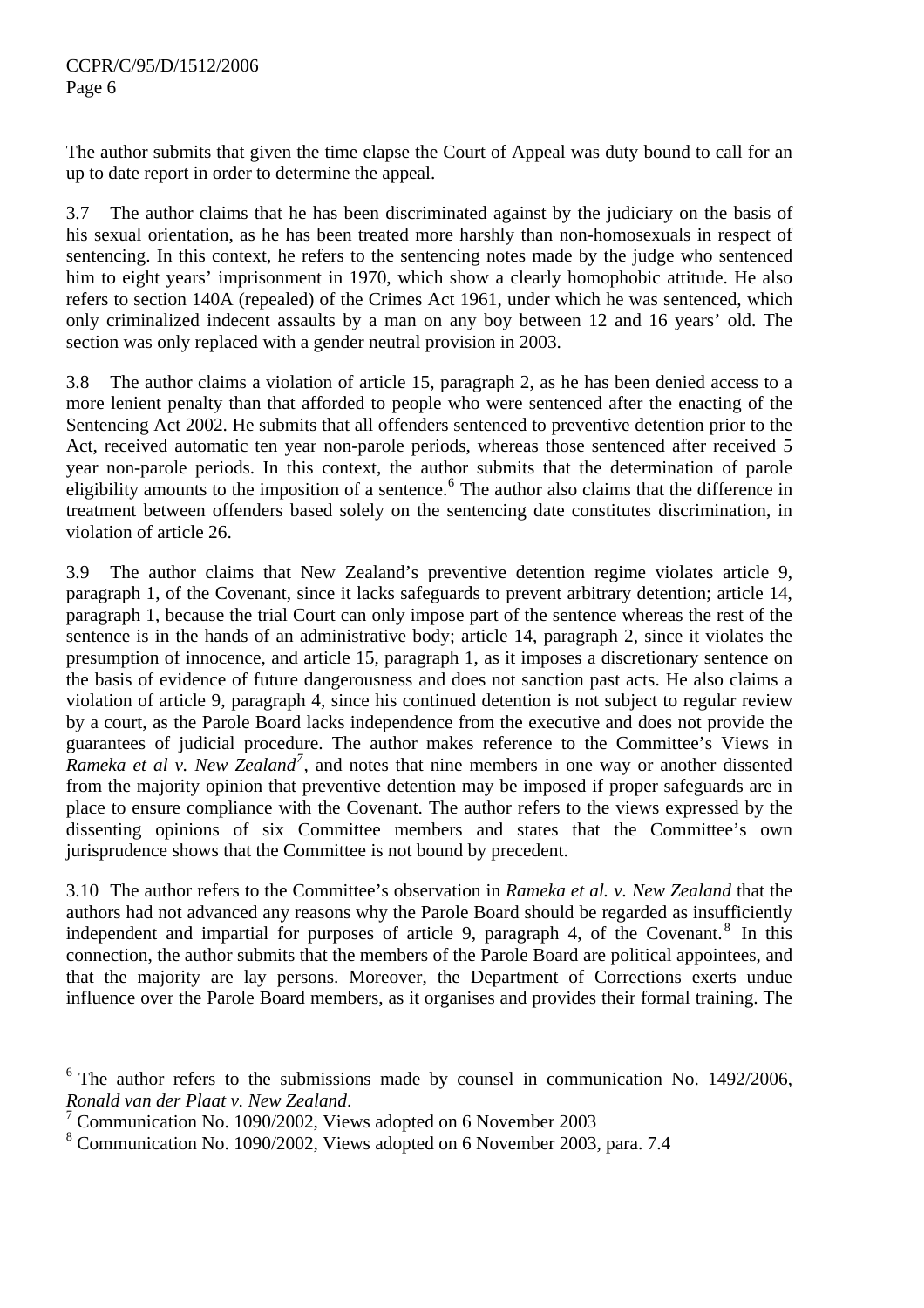author further states that the parole hearings are not public, and that the Parole Board is not an adversarial proceeding, and does not respect the right to legal representation.

3.11 The author claims that he is a victim of a violation of article 10, paragraph 3, since he has been unreasonably denied treatment to aid in his rehabilitation and release. He states that at his first parole hearing on 22 June 2005, the Parole Board concluded that he had done insufficient courses to address his offending, and that to release him would pose an undue risk to the community. The Board recommended that he be transferred to Auckland Prison to undergo relapse prevention treatment and to aid him in formulating a release plan. The author's transfer however did not materialize and after the Parole Board hearing on 23 June 2006, the Parole Board again recommended that he be transferred to Auckland Prison as soon as possible in order to develop a release plan. The Parole Board indicated that if a suitable release plan were to be in place at the time of the next hearing in November 2006, it would order his release. The author claims that the Department's policy that persons serving preventive detention are not scheduled for specific treatment until after they reach their parole eligibility date violates his right to rehabilitation.

3.12 The author claims that because of the Department's policy he has been arbitrarily detained beyond his parole eligibility date, in breach of article 9, paragraph 1, and that there is no possibility of review of his continued detention by a genuine independent and impartial tribunal. In this context, the author states that the Department of Corrections has no obligation to follow the recommendations of the Parole Board.

3.13 The author also claims that his right to equal treatment before the law is breached, on the grounds that the policy of the Department of Corrections discriminates against preventive detainees, who are not scheduled for treatment until after their parole eligibility date, in favour of offenders who are serving finite sentences, who are offered treatment when they have served 66% of their sentence. He states that a lack of resources cannot serve as a justification for a violation of a Covenant right.

3.14 The author states that following the dismissal of his application for leave to appeal by the Supreme Court on 11 April 2005, he has exhausted all available domestic remedies.

#### **The State party's submission on admissibility and merits**

4.1 By submission dated 5 June 2007, the State party challenges the admissibility and the merits of the communication.

4.2 With regard to the author's allegation that the offence for which he was convicted was discriminatory against homosexual males and that his sentence was higher because of his homosexuality, the State party submits that the author has failed to exhaust domestic remedies in this regard, as he has failed to raise this matter on appeal. The State party moreover rejects the allegation on its merits and submits that the failure in 1995 to have a specific offence of indecency by a woman against a boy does not amount to discrimination against the author. In this connection, the State party explains that, while in 1995 there was no specific offence in respect of indecency by a woman against a boy, in those circumstances the offender was charged with a more general offence such as assault. The State party further submits that the author has failed to substantiate his claim that the sentence imposed upon him was higher because he was a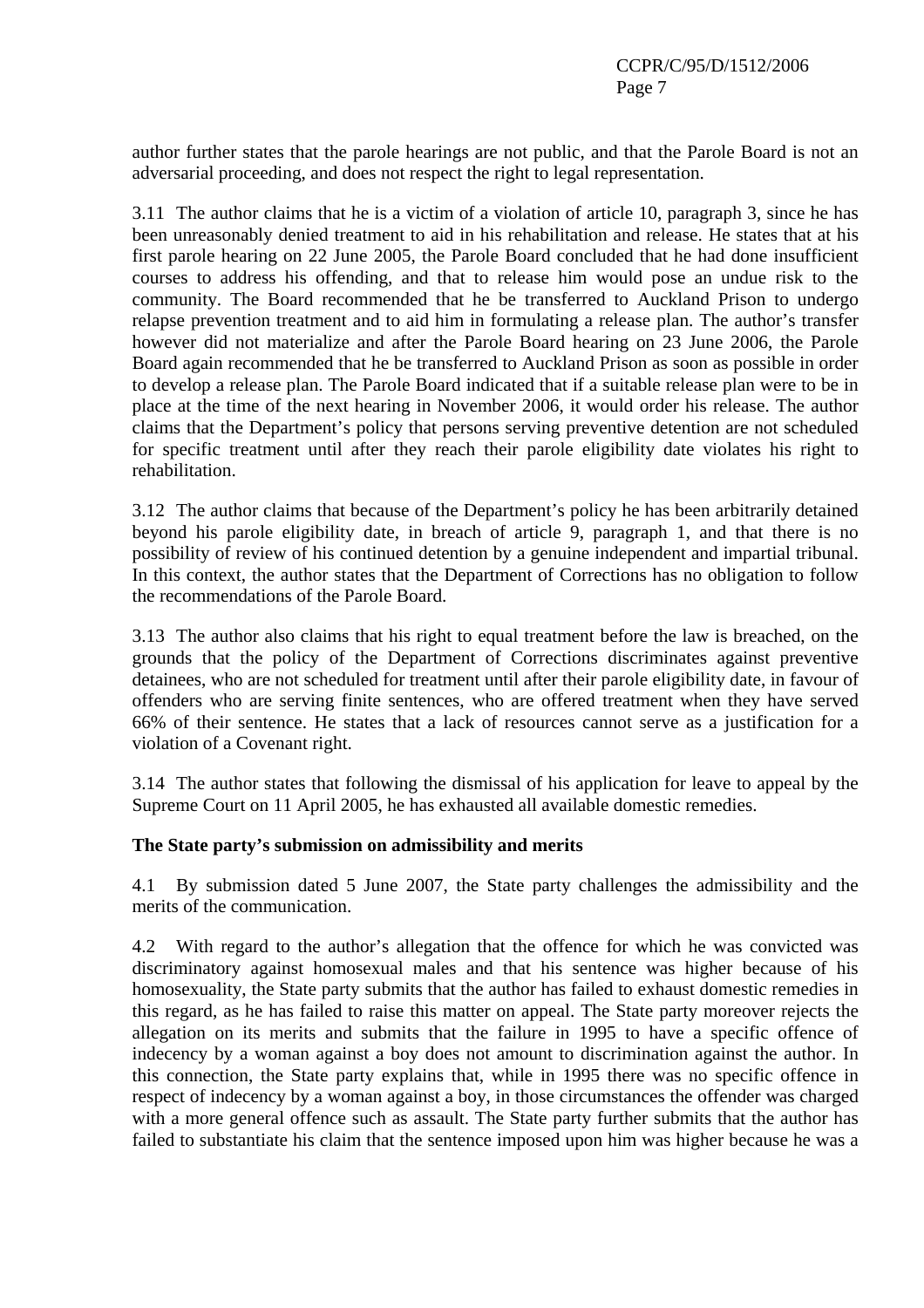homosexual male. It explains that the sexual activity of the author is criminalised, not because it is homosexual or heterosexual, but because it is committed against children. The State party notes that the sentencing notes referred to by the author relate to his conviction in 1970, prior to the entry into force of the Covenant and the Optional Protocol.

4.3 In relation to the nature of the sentence of preventive detention, the State party notes that the author essentially seeks to review the Committee's Views in *Rameka v. New Zealand*. The State party invites the Committee to follow its jurisprudence established in the *Rameka* case, especially because the author was sentenced under exactly the same regime as the authors in that case. If the Committee would be minded to depart from its Views in the *Rameka* case, the State party would wish to make full submissions. The State party also submits that the author has failed to exhaust domestic remedies in respect of some of his allegations. His allegations relating to the independence and impartiality of the Parole Board were not raised as part of the author's appeal and author's counsel expressly informed the Court of Appeal that he was not litigating these allegations. Further, the author has not sought judicial review in respect of the decisions of the Parole Board in his case, nor has he issued proceedings for breach of the New Zealand Bill of Rights Act. As to the merits, the State party argues that the criminal limb of article 14 does not apply to the Parole Board as the Board is not involved in the determination of a criminal charge. Nor is the proceeding before the Parole Board a 'suit of law' within the meaning of article 14, paragraph 1, of the Covenant. Whereas it is for the courts to determine guilt and to impose a sentence commensurate with the seriousness of the offense, the role of the Parole Board is merely to administer the sentence imposed by the court, as the focus of parole is not punishment, but safety for the community. In any event, the State party argues that when looked at globally, including the establishment of the Parole Board by Statute as an independent statutory authority, the statutory protections against bias and the availability of judicial review by the courts, the requirements of article 14 are met.

4.4 With regard to the author's allegations concerning the availability of rehabilitation programmes, the State party submits that the author has failed to exhaust domestic remedies since at no time has he sought review of the decisions of the Department of Corrections in this regard. During the appeal, counsel for the author expressly advised the Court that he was not litigating these allegations. On the merits, the State party argues that its penitentiary system meets the requirements of article 10, paragraph 3, as it provides a range of targeted rehabilitation programmes during imprisonment, prior to release and upon parole. The State party submits that article 10, paragraph 3, does not provide an absolute right of individuals to receive one-to-one psychological treatment or to participate in a particular rehabilitation programme. The State party provides details of the rehabilitation assistance received by the author during his numerous terms of imprisonment, including specialised rehabilitation programmes for child sex offenders and one to one psychological counselling. Notwithstanding, the author has continued to reoffend, including whilst on parole. The State party rejects the author's allegation that his release has been delayed because he has not been provided with rehabilitation during his current sentence and submits that the author has followed a number of rehabilitation programmes as well as one to one psychological counselling. In addition, in 2000 he was offered the opportunity to attend the Te Piriti programme, a pre-release programme for sexual offenders against children. According to the State party the author refused to participate in the programme because of the involvement of female psychologists and because the programme does not address his homosexual orientation. According to the State party, the relapse prevention treatment provided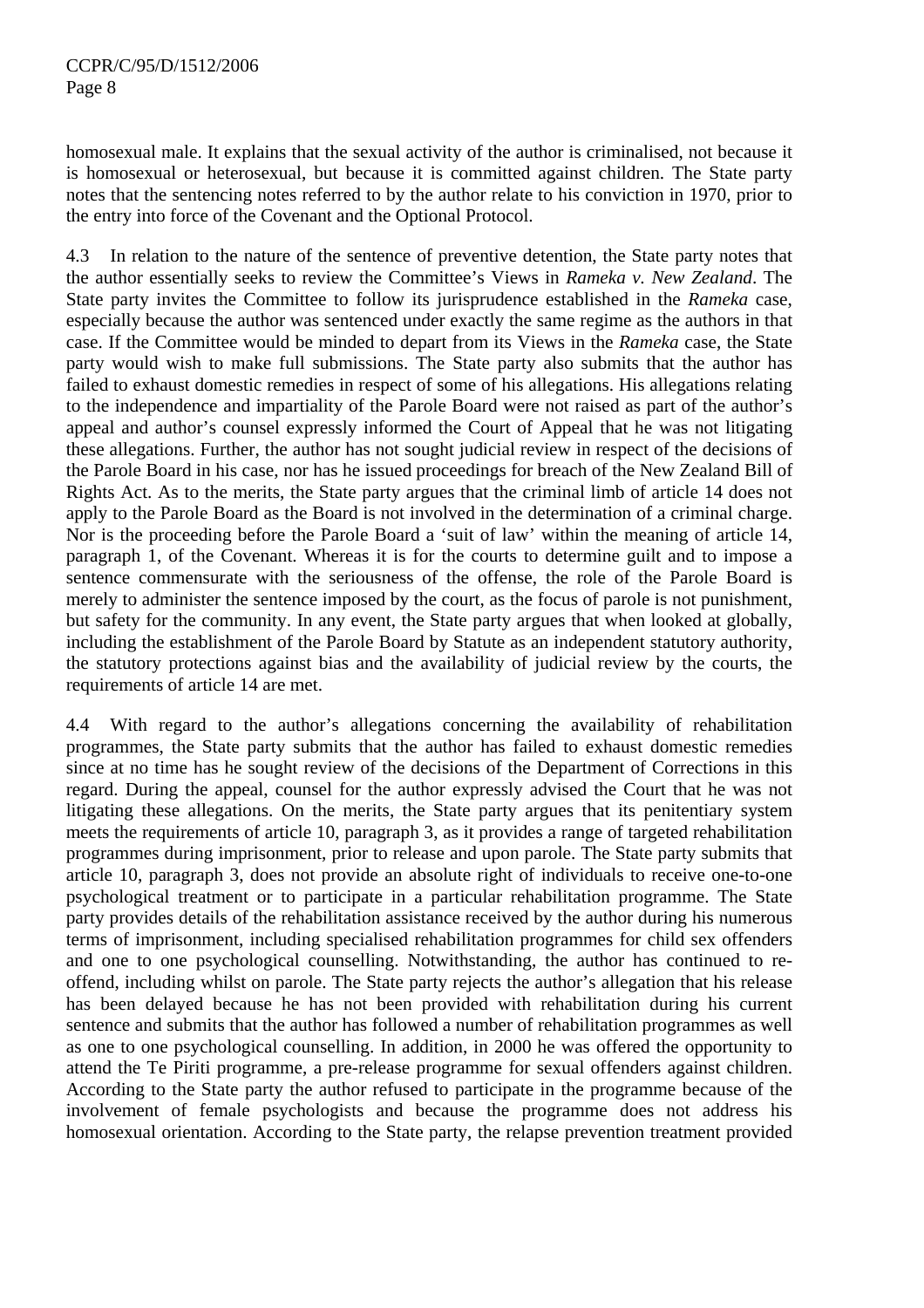in Auckland prison, mentioned by the Parole Board in 2005, is the Te Piriti programme which the author refuses to attend. The State party adds that the author was transferred to Auckland prison in July 2006, and that he re-appeared before the Parole Board in November 2006. The Board considered that the author had not yet produced a comprehensive release plan showing the supervision and support for his release and decided to adjourn the matter until March 2007. At counsel's request, the hearing has been adjourned until June 2007.

4.5 With regard to the transfer of the proceedings from the District Court to the High Court, the State party submits that the author has failed to exhaust domestic remedies as he never sought to vacate his guilty plea or to appeal his conviction. The State party further submits that the author has failed to substantiate his allegation that he was unaware that he was facing a sentence of preventive detention. On the contrary, he had previously received a number of warnings that preventive detention might be imposed if he continued offending against children. The State party further notes that the author was represented by counsel throughout the sentencing process.

4.6 With regard to the author's allegations concerning his appeal against sentence, the State party submits that the length of time taken in rehearing the author's appeal does not amount to a breach of article 14, and that even if it did, a reduction in sentence would not be an appropriate remedy as there was no harm to the author arising from the delay, and the rehearing of his appeal constituted a remedy for the flawed procedure followed in the determination of the author's first appeal. The State party submits that the initial appeal was heard and determined within reasonable time, on 21 March 1996. The author did not challenge the procedure by which his appeal was determined. After other appellants had challenged the procedure and as a result of consequent legislative amendments, the author was provided with an opportunity for a rehearing. He filed an application for a rehearing on 21 May 2003. The rehearing took place on 10 November and 15 December 2004. As admitted by the author, 12 months of that delay was due to unavailability of counsel. The State party therefore submits that the delay of seven years and three months in the determination of the author's appeal cannot be solely attributed to the State party.

4.7 As to the conduct of the Court of Appeal in obtaining a court file relating to one of the author's previous offences, the State party asserts that this did not amount to a breach of article 14, as the Court obtained the file in relation to counsel's submission that the author was merely a 'nuisance' offender. Once the Court had obtained the file, which related to the author's 1970 conviction and sentence of eight years' imprisonment for sexual assault on boys under 16, it gave the author and the Crown another opportunity to be heard. As to the allegations concerning the decision of the Court of Appeal to reject the author's appeal, the State party submits that the author essentially seeks review of the Court's decision, and that this part of the communication is therefore inadmissible since the Committee's role is not to re-evaluate findings of fact or to review the application of domestic legislation. As to the court's reliance on a two year old psychological report, the State party notes that the author did not challenge the reliance on these documents in his appeal and that this part of the communication is thus inadmissible for failure to exhaust domestic remedies. The State party moreover explains that it would have been open to the author to produce his own psychological or psychiatric evidence to the Court.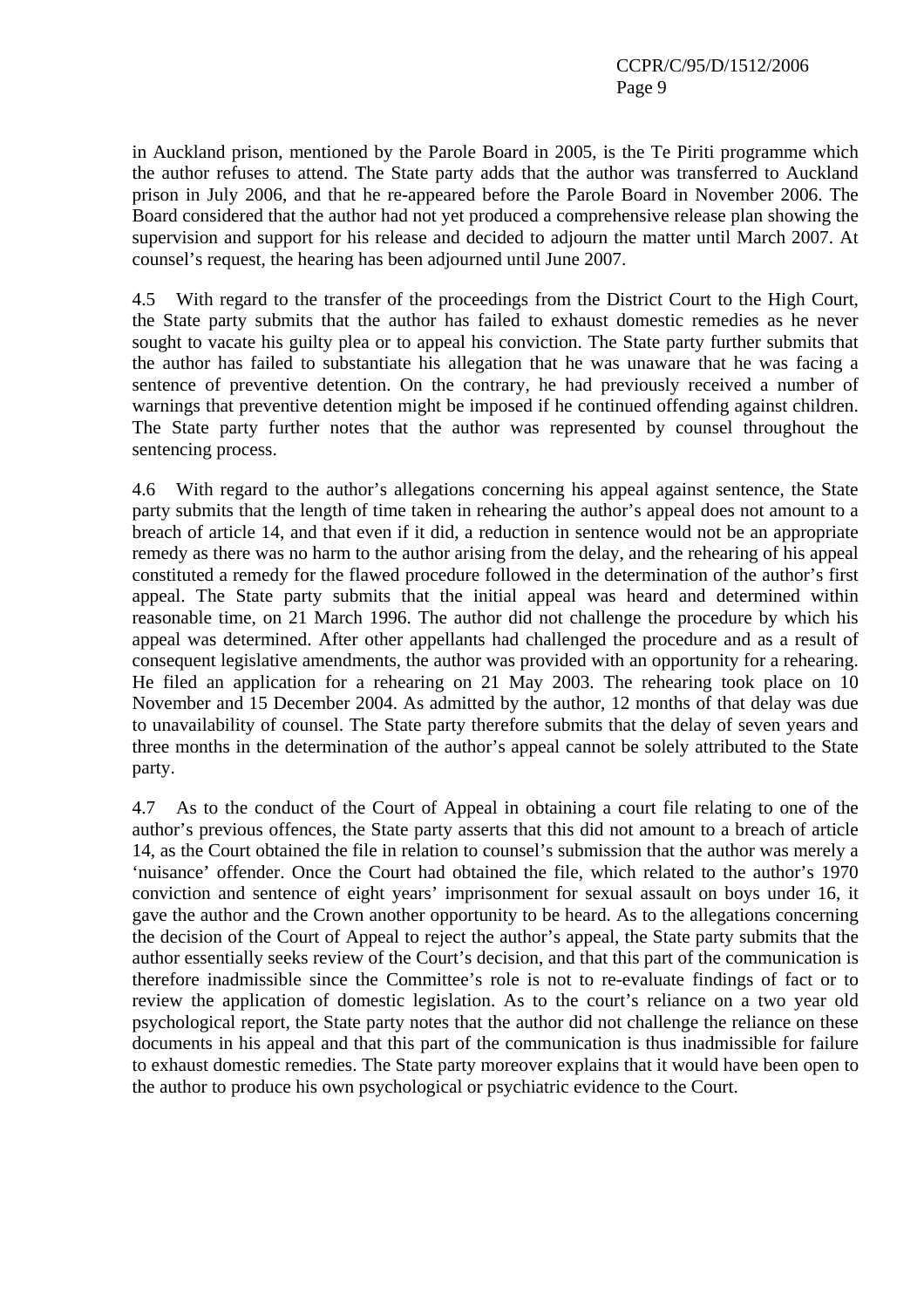4.8 With regard to the author's claim that the sentence of preventive detention imposed upon him was manifestly excessive and disproportionate, the State party refers to the Committee's Views in *Rameka v. New Zealand* and submits that the author essentially seeks a review of the substantive decisions of the domestic courts as to whether the sentence should have been imposed. His argument that the sentence was excessive was rejected by the Court of Appeal and the Supreme Court declined leave to appeal. In determining whether the sentence of preventive detention was appropriate the Court of Appeal took account of, inter alia, the author's long history of sexual offending, the three prior warnings as to the likelihood of a sentence of preventive detention being imposed if the author reoffended, the seriousness of the 1970 offending which demonstrated that the author, if given the opportunity, was more than a 'groper', the author's poor response to rehabilitation efforts and his failure to comply with his special conditions of parole on his last release which required him to undertake psychological counselling. The State party argues that the Committee is essentially asked to be a further level of appellate review of sentence and that the communication should thus be inadmissible. As to the merits, the State party argues that the imposition of the sentence in the author's particular circumstances did not amount to a breach of article 7 or 10, paragraph 1.

4.9 With regard to the non-retrospectivity of the Sentencing Act 2002, which came into force seven years after the author was convicted and sentenced, the State party submits that the author has failed to exhaust domestic remedies as he did not raise these issues upon appeal. On the merits, the State party submits that article 15, paragraph 1, does not extend to penalties enacted after a person has been convicted and sentenced, and that it does not require States parties to bring persons who have already been sentenced back before the Courts for re-sentencing. In this connection, the State party explains that the Sentencing Act 2002 does not provide for a 5 year non-parole period as alleged by the author but requires the sentencing court to impose a minimum term of imprisonment of at least five years. The State party submits that the author has failed to establish that he would have received a 'lighter penalty' had he been sentenced under the Sentencing Act, as it is not possible to speculate what minimum term of imprisonment would have been imposed by the Court. The State party further submits that the date of sentencing is not an 'other status' for the purposes of article 26.

#### **Author's comments on the State party's submission**

5.1 The author challenges the State party's submission that parts of his communication are inadmissible for failure to exhaust domestic remedies. He claims that no effective remedies are available in New Zealand for violations of Covenant rights, since the Covenant has not been incorporated into domestic legislation and section 4 of the New Zealand Bill of Rights prevents the Courts from undertaking any inquiry into the question whether any legislation violates the rights contained in the Bill of Rights<sup>[9](#page-9-0)</sup>. The author refers to a decision of the Court of Appeal<sup>[10](#page-9-1)</sup>,

<span id="page-9-0"></span><sup>&</sup>lt;sup>9</sup> Section 4 of the New Zealand Bill of Rights reads:

<span id="page-9-1"></span><sup>&</sup>quot;No court shall, in relation to any enactment (whether passed or made before or after the commencement of this Bill of Rights), --

<sup>(</sup>a) Hold any provision of the enactment to be impliedly repealed or revoked, or to be in any way invalid or ineffective, or

<sup>(</sup>b) Decline to apply any provision of the enactment –

by reason only that the provision is inconsistent with any provision of the Bill of Rights.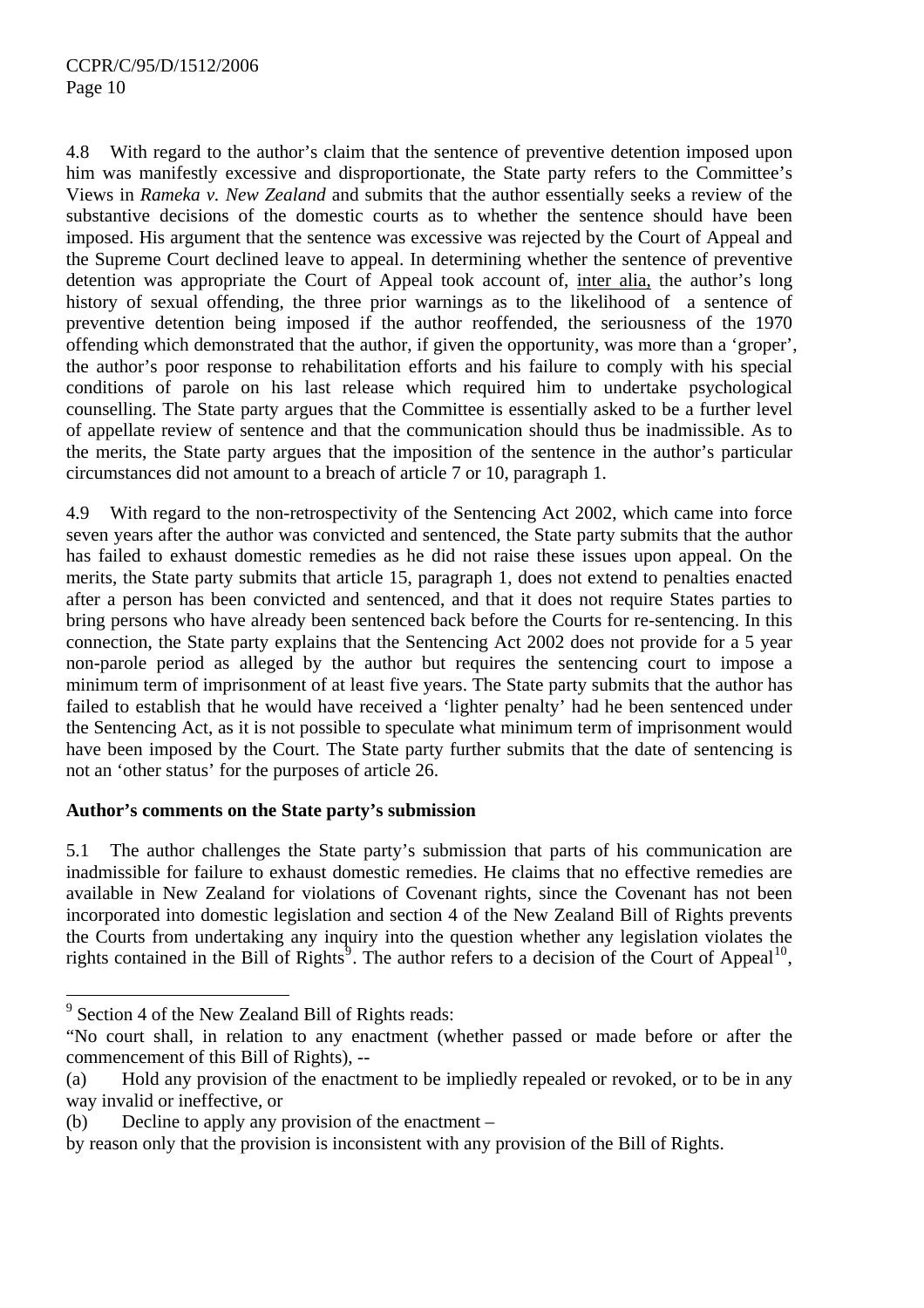rejecting a challenge to the regime of preventive detention on the basis that it violated sections 9, 22, 23 and 25 of the Bill of Rights and articles 7, 9, 10, 14 and 15 of the Covenant, reasoning that it was prevented by section 4 of the Bill of Rights to undertake an inquiry into the desirability or otherwise of the preventive detention regime. The Supreme Court declined leave to appeal, stating that the suggestion that the sentence of preventive detention is unlawful in itself cannot withstand section 4 of the New Zealand Bill of Rights Act.

5.2 The author moreover notes that as far as article 10, paragraph 3, is concerned, no equivalent provision exists in the New Zealand Bill of Rights, and domestic remedies are thus not available. The author states that, since the submission of his original communication, he has in vain requested the Department of Corrections to help him construct a release proposal which would allow him to be released. He also had to seek the services of a private psychologist as the Department had refused to engage one. In the absence of a sufficient release plan, the Parole Board declined to release the author.

5.3 The author withdraws the part of his communication relating to the independence of the Parole Board, in light of the fact that the issue has not yet been fully challenged in the domestic courts.

5.4 With regard to his claim that the nature of the preventive detention regime violates articles 7, 9, 10, 14 and 15 of the Covenant, the author acknowledges that this is the same claim as raised in *Rameka v. New Zealand*, but states that he is relying on the individual opinions appended to the Committee's Views and asks the Committee to revisit its decision. The author states that he raised the excessiveness of the sentence on appeal, and that in any event no effective remedy is available as the regime cannot be challenged before the courts because of section 4 of the Bill of Rights. Relying on the Committee's earlier jurisprudence<sup>[11](#page-10-0)</sup>, the author therefore argues that this part of the communication is not inadmissible for failure to exhaust domestic remedies.

5.5 In regard to his claim that the offence for which he was convicted was discriminatory against homosexual males and that his sentence was higher because of his homosexuality, the author states that he could not have raised the 1970 comments on appeal as he became only aware of it during the hearing of the appeal, after he obtained a copy of the file that had been obtained by the Court of Appeal. The author disputes the State party's claim that he has failed to substantiate his claim that the sentence imposed upon him was higher because he was a homosexual male and refers to expert reports which found that sentences of preventive detention are imposed almost four times more frequently for homosexual offending than for heterosexual offending.

5.6 The author reiterates his claim that the transfer of his case from the District Court to the High Court breached his rights under article 14 of the Covenant and states that it was the Court's

<u>.</u>

<sup>10</sup> *Exley*, CA279/06 [2007] NZCA 393

<span id="page-10-0"></span><sup>&</sup>lt;sup>11</sup> Pratt and Morgan v. Jamaica, CCPR/C/35/D/225/1987, Views adopted on 6 April 1989, para. 12.5; *Lansman et al. v. Finland*, CCPR/C/52/D/511/1992, Views adopted on 26 October 1994, para. 6.2; *Faurisson v. France*, CCPR/C/58/D/550/1993, Views adopted on 8 November 1996, para. 6.1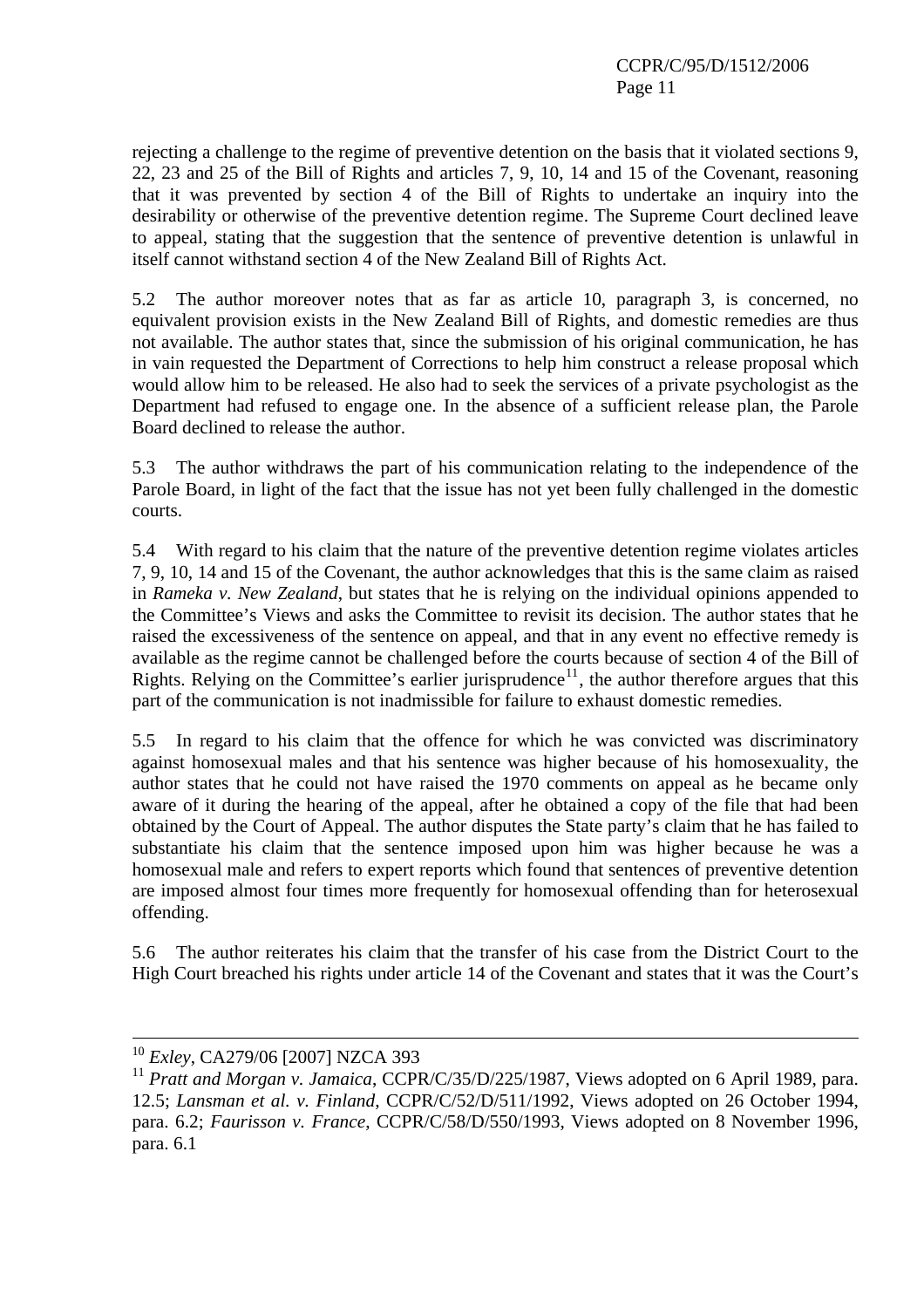duty to inform him of his increased jeopardy and advise him of the possibility of changing his plea.

5.7 The author reiterates that he is the victim of undue appellate delay. He explains that he did not seek special leave to petition the Privy Council as no legal aid was available and special leave was only granted in exceptional circumstances.

5.8 As to the procedure before the Court of Appeal, the author reiterates his claim that the Court did not have the power to search the 1970 file and that they nevertheless did was detrimental to his right to fair hearing. With regard to the State party's suggestion that he could have presented his own psychological report to the Court of Appeal, the author submits that it was incumbent on the Court to decline to act on an outdated 10-year old report and that he should not have been sentenced to preventive detention on the basis of this report. The author moreover points out that since 2002 two reports are required before preventive detention can be imposed, and that, since his appeal was heard after 2002, these standards should have been applied. In the absence of such second report, the author claims that his sentence of preventive detention is arbitrary.

## **Issues and proceedings before the Committee**

## **Consideration of admissibility**

6.1 Before considering any claims contained in a communication, the Human Rights Committee must, in accordance with rule 87 of its rules of procedure, decide whether or not the communication is admissible under the Optional Protocol to the Covenant.

6.2 With regard to the author's claims under article 14, paragraph 1 and 3 (a) of the Covenant, relating to the transfer of the proceedings in his case from the District Court to the High Court, the Committee notes that the author did not seek to vacate his plea, nor did he appeal his conviction. The Committee therefore considers that this part of the communication is inadmissible for failure to exhaust domestic remedies, under article 5, paragraph 2(b), of the Optional Protocol.

6.3 As to the author's claim that he was discriminated against on the basis of his homosexuality, under article 26 of the Covenant, the Committee notes that he was convicted for the crime of indecency with a minor and that he has failed to substantiate for purposes of admissibility, that he is a victim of discrimination on the basis of his sexual orientation. The Committee therefore considers that this part of the communication is inadmissible under article 2 of the Optional Protocol.

6.4 The Committee note the author's claims that the appeal hearing violated his rights under article 14, because the Court produced the file related to the author's 1970 conviction and failed to order an updated psychiatric report. It observes that the author was represented by counsel throughout the proceedings, that the file relating to his past convictions was provided in response to an argument made by his own counsel and that the author could have provided his own psychiatric report and made no objection during the proceedings to reliance upon the report in question. For these reasons, the Committee finds that the author has not substantiated his clams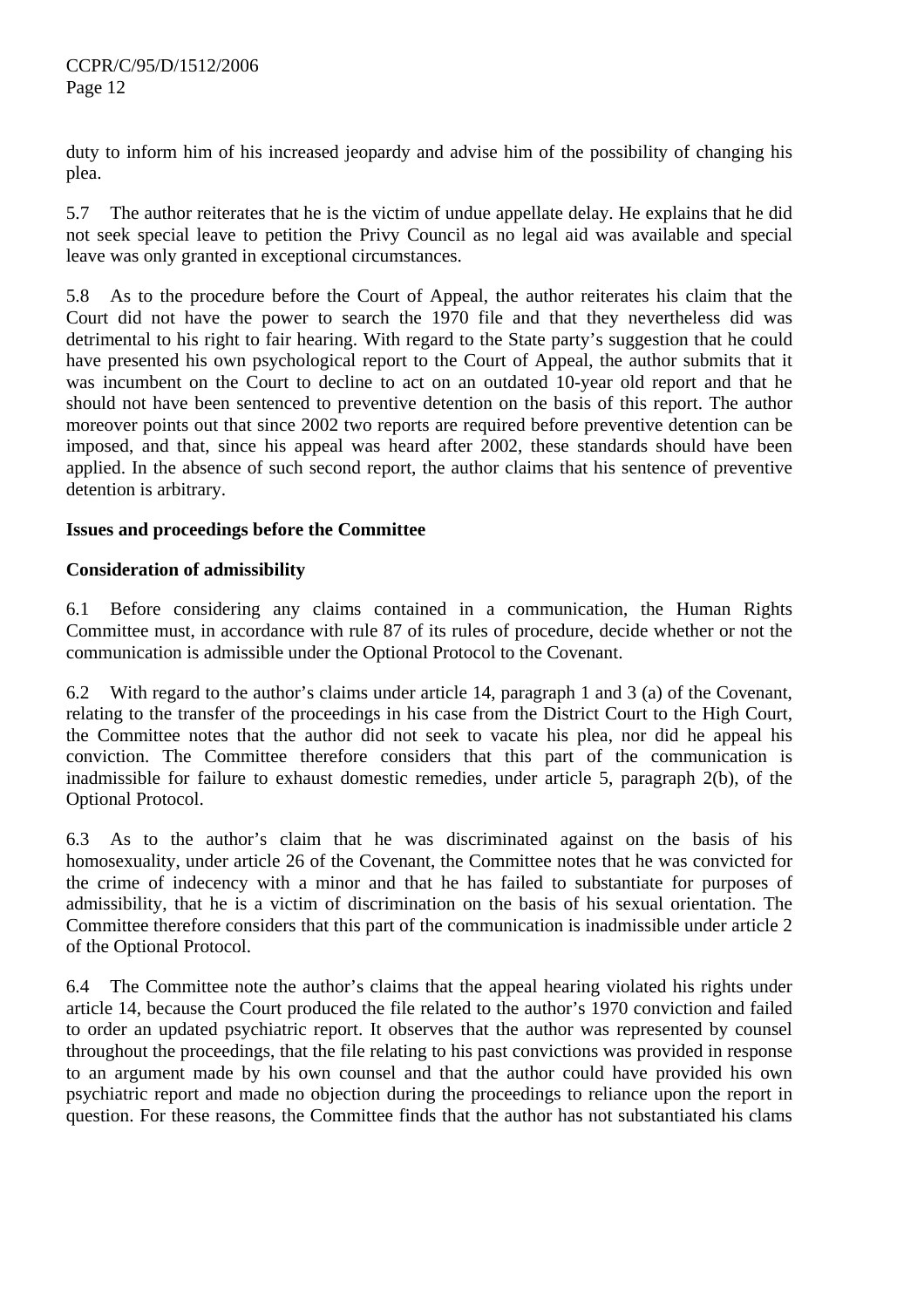and that therefore this part of the communication is inadmissible under article 2 of the Optional Protocol.

6.5 As to the author's claim under article 26 of the Covenant, the Committee finds that he has failed to demonstrate that the Department of Corrections discriminated against him in the provision of rehabilitation treatment. Thus, the Committee concludes that this part of the communication is therefore inadmissible under article 2 of the Optional Protocol.

6.6 The Committee notes that the author has withdrawn his claims in relation to the question of independence of the Parole Board.

6.7 The Committee notes the author's claim that he is a victim of a violation of articles 15 and 26 because the Sentencing Act 2002 has not been applied to him. He argues that the minimum non-parole period for preventive detention is five years, whereas when he was sentenced, the minimum non-parole period was ten years $12$ . The Committee notes its jurisprudence on changes in sentencing and parole regimes that "it is not the Committee's function to make a hypothetical assessment of what would have happened if the new Act had been applicable to him", and that it cannot be assumed what a sentencing judge applying new sentencing legislation would in fact have concluded by way of sentence.<sup>[13](#page-12-1)</sup> The Committee's jurisprudence has also noted the relevance of a prediction as to the author's own future behaviour to the duration of imprisonment.<sup>[14](#page-12-2)</sup>

6.8 The Committee notes that, even assuming for the purposes of argument that article 15, paragraph 1, of the Covenant applies to the period after conviction and sentence and that changes in parole entitlements within a preventative detention regime amount to a penalty within the meaning of the same provision, the author has not shown that sentencing under the new regime would have led to him serving a shorter time in prison. The contention that the author would have been released earlier under the new regime speculates on a number of hypothetical actions of the sentencing judge, acting under a new sentencing regime, and of the author himself. The Committee therefore concludes, consistent with its earlier jurisprudence<sup>[15](#page-12-3)</sup>, that the author has not shown that he is a victim of the alleged violation of articles 15, paragraph 1, and article 26, and this part of the communication is inadmissible under article 1 of the Optional Protocol.

6.9 The Committee has noted the submissions made by the State party and the author on the availability of domestic remedies. It considers that there is no obstacle to the admissibility of the remaining issues raised by the author in his communication and will proceed to examine these issues on the merits.

6.10 The Committee concludes that the claims based on violations of article 9, paragraph 1(arbitrary detention); article 9, paragraph 4 (review of detention); article 10, paragraph 3 (rehabilitation); article 14, paragraph 3 (c) and paragraph 5 (relating to the issue of delay); articles 7, 10, paragraph 1 and 14 (relating to the alleged excessive nature of the sentence) of the Covenant have been sufficiently substantiated and should be considered on the merits.

<span id="page-12-0"></span><sup>&</sup>lt;sup>12</sup> Section 80 (repealed) of the Criminal Justice Act 1985.

<span id="page-12-1"></span><sup>&</sup>lt;sup>13</sup> *MacIsaac v Canada*, op.cit, at paragraphs 11 and 12.

<span id="page-12-2"></span><sup>14</sup> *Van Duzen v Canada*, op.cit, at paragraph 10.3.

<span id="page-12-3"></span><sup>15</sup> *Ronald van der Plaat v. New Zealand*, decision adopted on 7 April 2006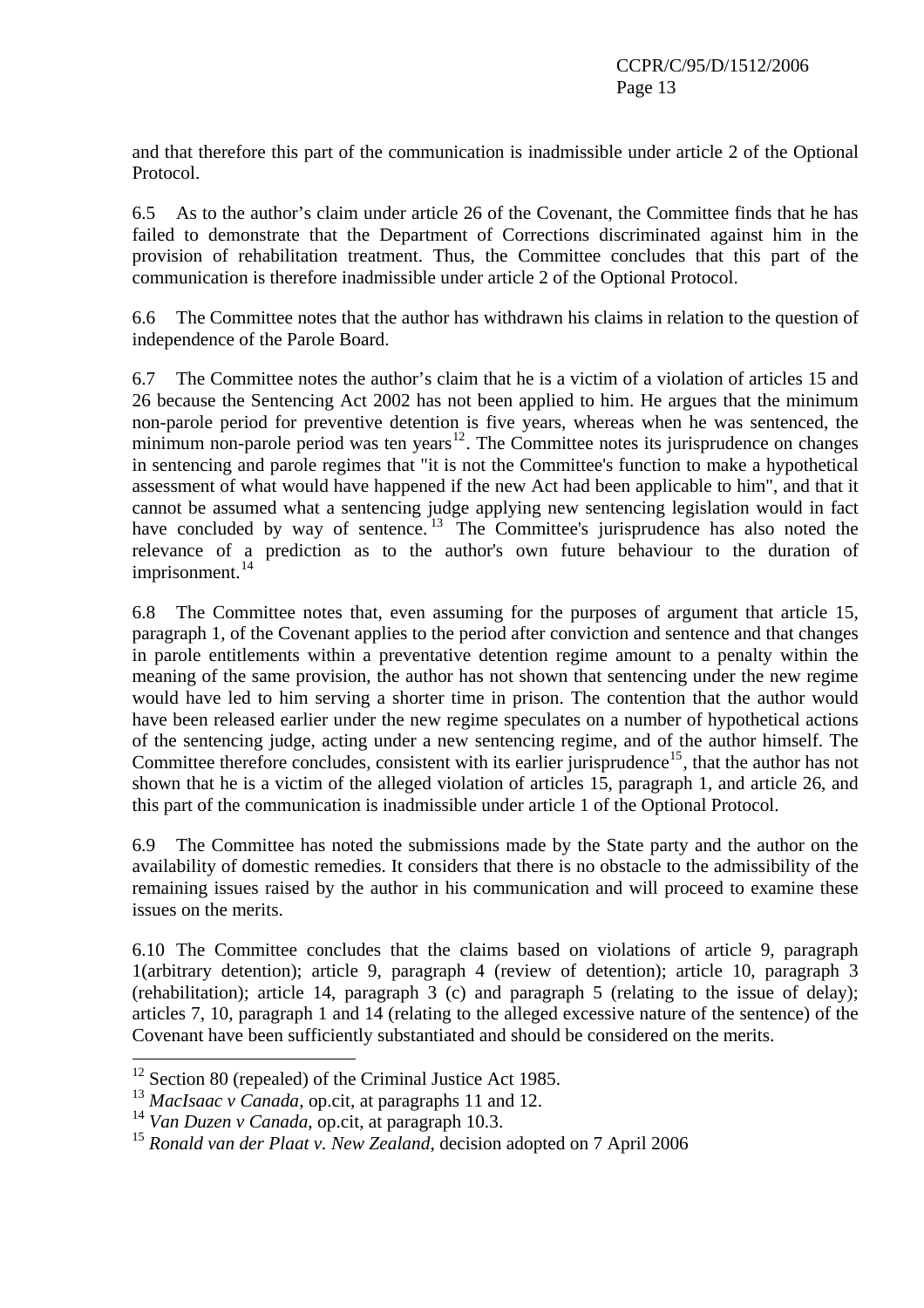## **Consideration of the merits**

7.1 The Human Rights Committee has considered the present communication in the light of all the information made available to it by the parties, as provided in article 5, paragraph 1, of the Optional Protocol.

7.2 The author has claimed that he is a victim of undue delay in the hearing of his appeal. The Committee notes that initially the author's appeal was heard in 1996, but that in 2002 a Privy Council and Court of Appeal judgement considered flawed the procedure applied in the hearing of the appeal. Subsequently the author was given an opportunity to apply for a rehearing of his appeal, which he did on 21 May 2003. The Court of Appeal rejected his appeal on 17 December 2004. In the specific circumstances of the case, the Committee considers that the delay in determining the author's appeal does not amount to a violation of article 14, paragraphs 3(c) and 5.

7.3 As regards the author's claim that the imposition of the sentence of preventive detention was manifestly excessive in his case, the Committee notes that the author has a long history of sexual assault and indecency offences, that he had been warned on several occasions that in case of re-offending he might be sentenced to preventive detention, and that he committed the offense for which he was convicted to preventive detention within three months of his release from prison after having been convicted for a similar offense. The Committee considers that in the circumstances of the present case, the sentence of preventive detention was not so excessive as to amount to a violation of either article 7, 10, paragraph 1, or 14 of the Covenant.

7.4 The Committee recalls that the sentence of preventive detention does not per se amount to a violation of the Covenant, if such detention is justified by compelling reasons that are reviewable by a judicial authority<sup>[16](#page-13-0)</sup>. As to the claim under article 9, paragraph 4, the Committee observes that the maximum finite sentence for the author's offense was seven years' imprisonment at the time he was convicted<sup>[17](#page-13-1)</sup>. Accordingly, the author had served three years of detention for preventive purposes, at the time of his first Parole hearing in 2005. The Committee refers to its finding in *Rameka[18](#page-13-2)* and finds that the author's inability to challenge the existence of substantive justification for his continued detention for preventive reasons during that time was in violation of his right under article 9, paragraph 4, of the Covenant to approach a court for a determination of the lawfulness of his detention period.

7.5 The Committee notes that the author remains in detention following completion of the minimum ten year period of preventive detention, due to the absence of a sufficient release plan showing the supervision and support necessary for his re-integration in society. It notes that the author himself is responsible for the production of such a plan and chose not to attend certain rehabilitation programmes which would have been an important preliminary step in this process. While recognising that it is the duty of the State party in cases of preventive detention to provide

<span id="page-13-0"></span><sup>16</sup> See the Committee's Views in *Rameka et al. v. New Zealand,* CCPR/C/79/D/1090/2002, Views adopted on 6 November 2003, para. 7.3.

<span id="page-13-1"></span><sup>&</sup>lt;sup>17</sup> Section 140A (repealed) of the Crimes Act 1961

<span id="page-13-2"></span><sup>&</sup>lt;sup>18</sup> See the Committee's Views in *Rameka et al. v. New Zealand, CCPR/C/79/D/1090/2002*, Views adopted on 6 November 2003, para. 7.2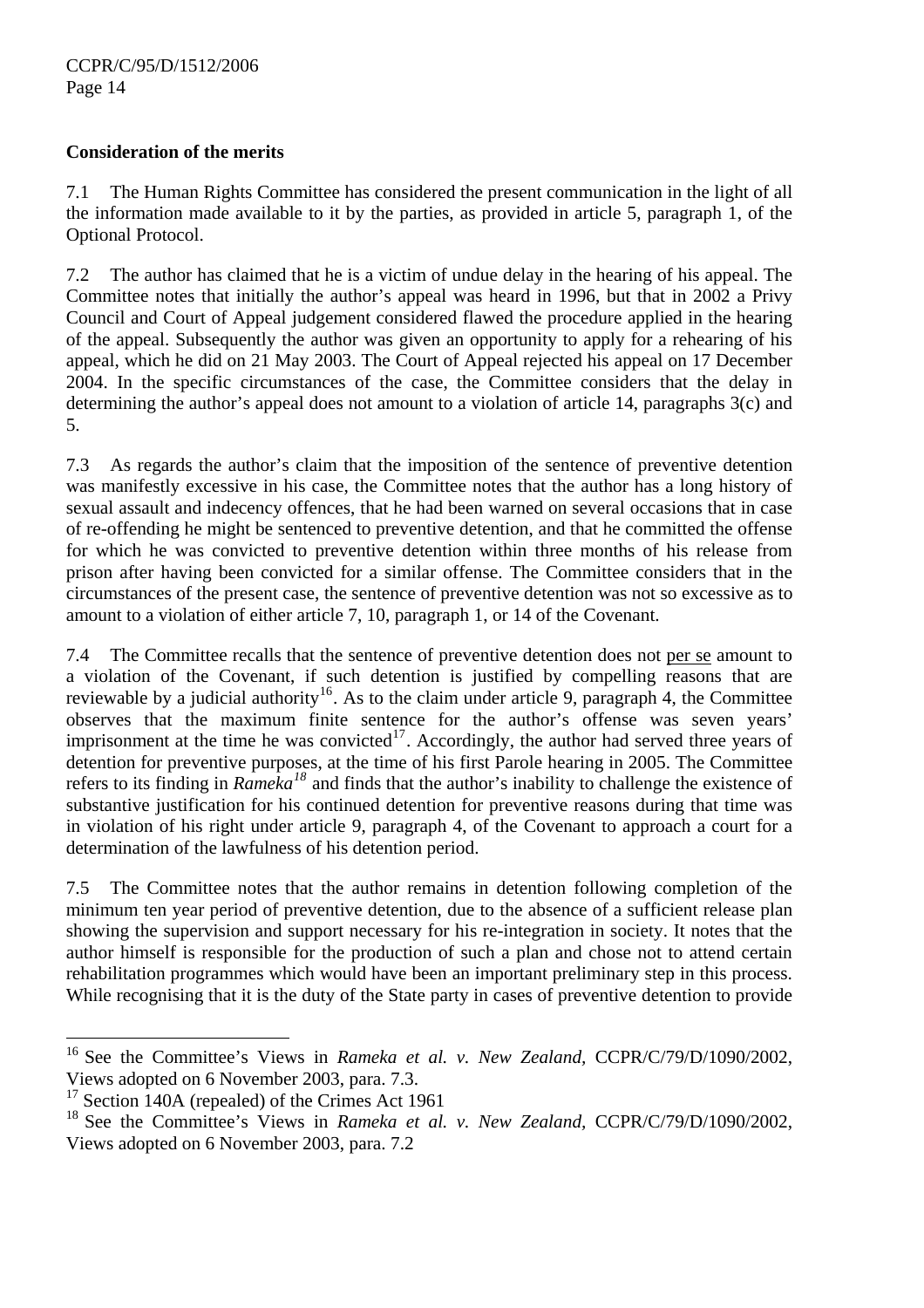the necessary assistance that would allow detainees to be released as soon as possible without being a danger to the community, it would appear that in the present case the author has contributed himself to the delay in putting the plan together thereby holding up the consideration of his release. The Committee concludes therefore that the author has failed to demonstrate violations of article 9, paragraph 1, and article 10, paragraph 3 of the Covenant.

8. The Human Rights Committee, acting under article 5, paragraph 4, of the Optional Protocol to the International Covenant on Civil and Political Rights, is of the view that the facts before it disclose a violation of articles 9, paragraph 4, of the Covenant.

9. In accordance with article 2, paragraph 3 (a), of the Covenant, the State party is under an obligation to provide the author with an effective remedy. The State party is under an obligation to avoid similar violations in the future.

10. Bearing in mind that, by becoming a party to the Optional Protocol, the State party has recognised the competence of the Committee to determine whether there has been a violation of the Covenant or not, and that, pursuant to article 2 of the Covenant, the State party has undertaken to ensure to all individuals within its territory or subject to its jurisdiction the rights recognised in the Covenant and to provide an effective and enforceable remedy in case a violation has been established, the Committee wishes to receive from the State party, within 180 days, information about the measures taken to give effect to the Committee's views.

[Adopted in English, French and Spanish, the English text being the original version. Subsequently to be issued also in Arabic, Chinese and Russian as part of the Committee's annual report to the General Assembly.]